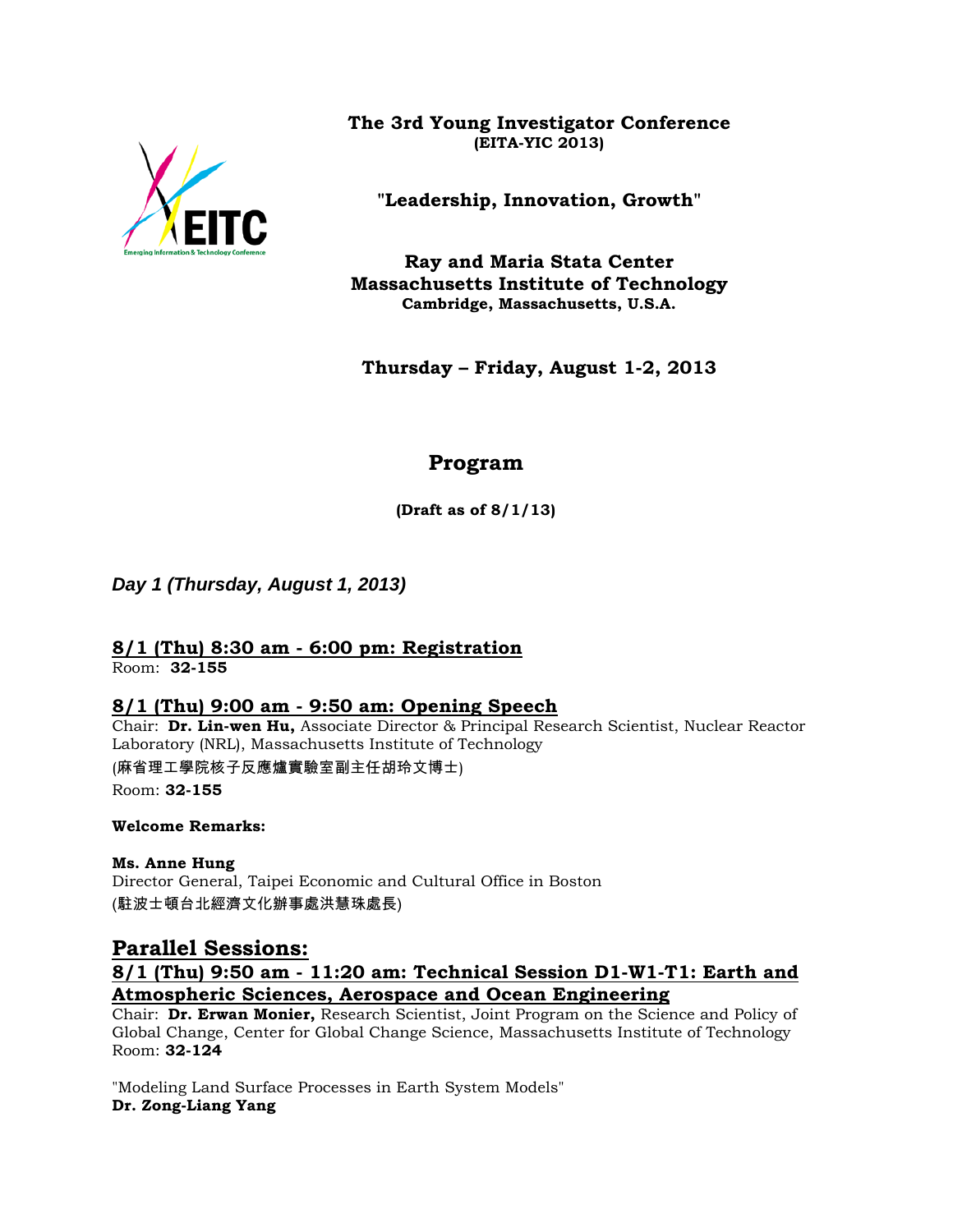Professor and Jackson Chair Director, Center for Integrated Earth System Science Jackson School of Geosciences University of Texas at Austin

### **Dr. Chien Wang**

Senior Research Scientist of Atmospheric Chemistry Center for Global Change Science Massachusetts Institute of Technology (麻省理工学院全球变化科学中心大气化学实验室王謙博士)

"Water Vapor Isotope Analyzer: a New Tool for Atmospheric Research" **Dr. Xiahong Feng** Frederick Hall Professor of Earth Sciences Dartmouth College

## **8/1 (Thu) 9:50 am - 11:20 am: Technical Session D1-W2-T1: Medicine, Public Health, Biomedical Science and Engineering**

Chair: **Dr. Woei-jyh (Adam) Lee,** Scientist, National Institutes of Health (美國國家衛生研究院李偉智博士) Room: **32-155**

**Dr. Yun Li** Assistant Professor, Department of Genetics The University of North Carolina at Chapel Hill

### **Dr. Jing Maria Zhang**

Assistant Professor, Department of Statistics Yale University

### **Dr. Hungyun Lin**

Senior Scientist Pfizer Inc.

### **Dr. Jr-Shin Li**

Associate Professor, Department of Electrical and Systems Engineering Washington University in St. Louis

(聖路易華盛頓大學電機與系統工程學系李智新教授)

## **8/1 (Thu) 9:50 am - 11:20 am: Technical Session D1-W3-T1: New Materials Science and Engineering, Nanotechnology and New Green Energy**

Chair: **Dr. Lin-wen Hu,** Associate Director & Principal Research Scientist, Nuclear Reactor Laboratory (NRL), Massachusetts Institute of Technology

(麻省理工學院核子反應爐實驗室副主任胡玲文博士) Room: **32-144**

"Designer Germanium Quantum Dots for Novel Nano-electronics, Photonics, and Energy Saving Devices"

### **Dr. Pei-Wen Li**

Professor, Department of Electrical Engineering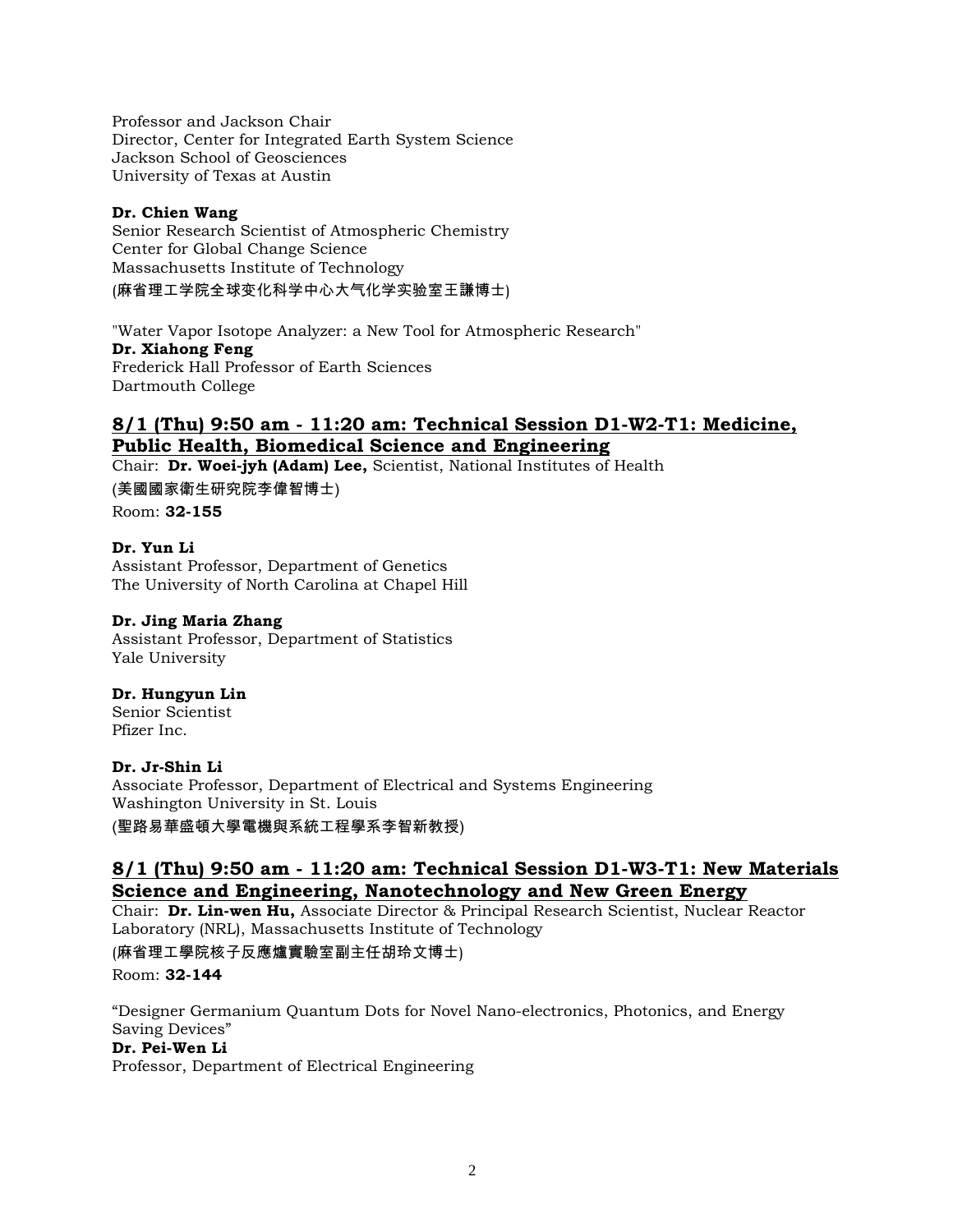National Central University (中央大學電機工程學系李佩雯教授)

**"**Photonics and plasmonics for solar energy" **Dr. Jeremy Nathan Munday** Assistant Professor, Institute for Research in Electronics and Applied Physics University of Maryland, College Park

"Electrochemical Fabrication of Optical Transparent and Tunable Wettability Nickel Hydroxide for 2D Microfluidic Channels"

**Dr. Shien-Ping Feng** Assistant Professor, Department of Mechanical Engineering The University of Hong Kong

### (香港大學機械工程系馮憲平教授)

"Plasma-Assisted Nanoprinting and Doping Technology for Manufacturing MoS2-Based Nanoelectronic Devices" **Dr. Xiaogan Liang** Assistant Professor, Department of Mechanical Engineering

The University of Michigan, Ann Arbor

## **8/1 (Thu) 11:20 am - 11:35 am: Break**

## **Parallel Sessions: 8/1 (Thu) 11:35 am – 1:05 pm: Technical Session D1-W1-T2: Earth and Atmospheric Sciences, Aerospace and Ocean Engineering**

Chair: **Dr. Wen-Wen Tung,** Associate Professor, Department of Earth and Atmospheric Sciences, Purdue University

### (普渡大學地球與大氣科學系董文文教授)

Room: **32-124**

"Understanding The Wake in Tidal Turbines Arrays: Experimental Investigation of Turbulence Budget Using Porous Disks"

### **Dr. Heng Xiao**

Assistant Professor, Department of Aerospace and Ocean Engineering Virginia Polytechnic Institute and State University

"Offshore Wind Energy in Taiwan"

### **Dr. Hsin-Haou Huang**

Assistant Professor, Department of Engineering Science and Ocean Engineering National Taiwan University

(臺灣大學工程科學及海洋工程學系黃心豪教授)

"Local air-sea feedback mechanisms over the shallow water region of the Maritime Continent" **Dr. Pengfei Xue**

Postdoc Associate, Department of Earth, Atmospheric and Planetary Sciences Massachusetts Institute of Technology

"Improving Regional Evapotranspiration Simulation" **Dr. Liyi Xu**

Postdoctoral Associate, Center for Global Change Science Massachusetts Institute of Technology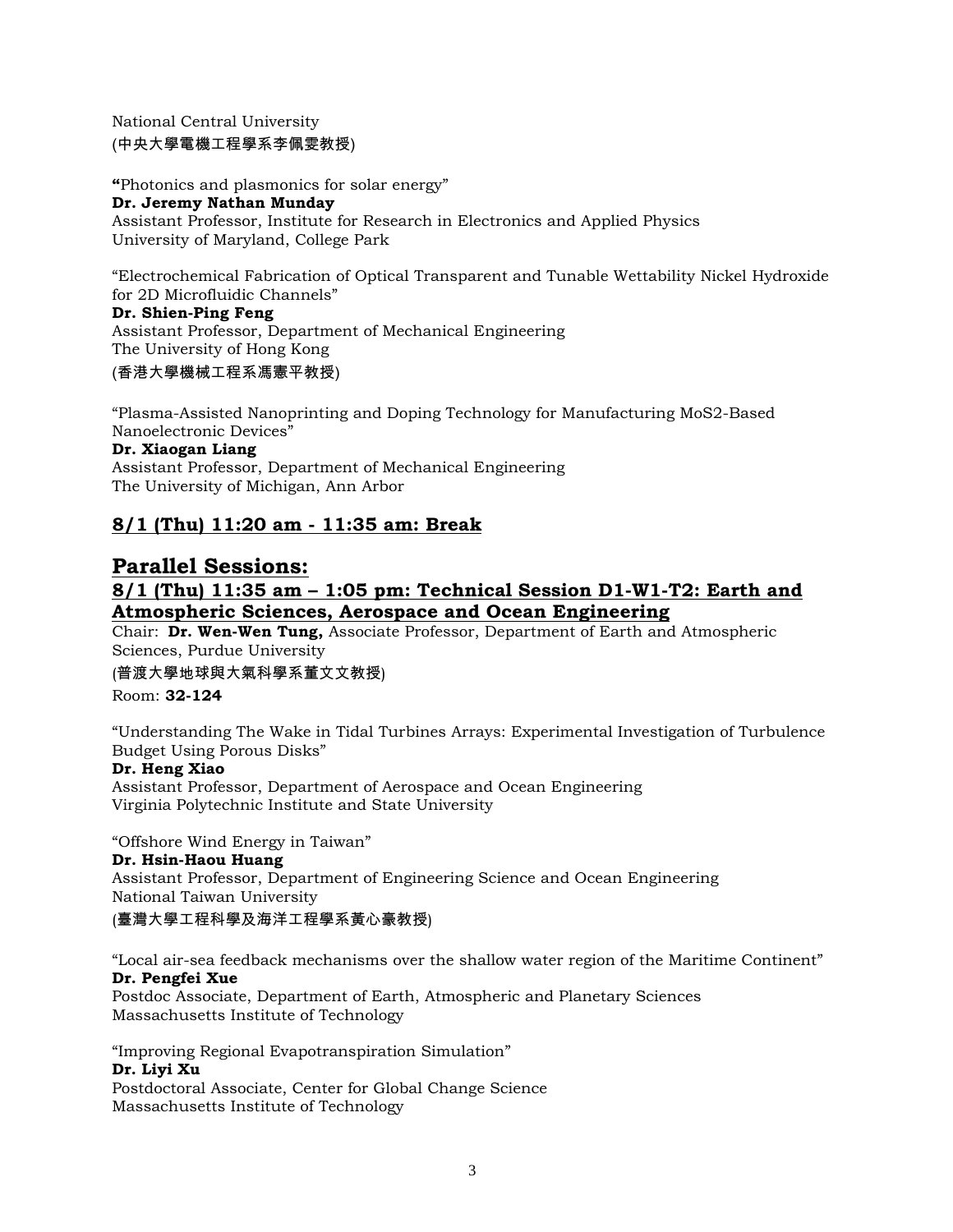### **8/1 (Thu) 11:35 am – 1:05 pm: Technical Session D1-W2-T2: Medicine, Public Health, Biomedical Science and Engineering**

Chair: **Dr. Yi-Hsiang (Sean) Hsu,** Assistant Professor, School of Medicine Harvard University (哈佛大學醫學院許益祥教授)

Room: **32-155**

### **Ms. Joyce Yang**

Ph.D. Candidate in Biological & Biomedical Sciences Harvard University (哈佛大學楊立琦)

"Identifying enhancer–promoter interactions in the human genome" **Ms. Yih-Chii Hwang** Ph.D. Candidate in Genomics and Computational Biology Department of Pathology and Laboratory Medicine Perelman School of Medicine, University of Pennsylvania

(賓州大學黃奕綺)

"Genetically Engineered Multi-Purpose Red Blood Cells" **Dr. Hsiang-Ying (Sherry) Lee**  Postdoctoral Associate, Whitehead Institute for Biomedical Research Massachusetts Institute of Technology (麻省理工學院李湘盈博士)

"Mortality and hospital utilization patterns in the Old Order Amish" **Dr. Woei-jyh (Adam) Lee** Scientist, National Institutes of Health (美國國家衛生研究院李偉智博士)

### **8/1 (Thu) 11:35 am – 1:05 pm: Technical Session D1-W3-T2: New Materials Science and Engineering, Nanotechnology and New Green Energy**

Chair: **Dr. Jung-Tsung Shen,** Assistant Professor, Department of Electrical & Systems Engineering, Washington University in St. Louis

(聖路易華盛頓大學電機暨系統工程學系沈榮聰教授)

Room: **32-144**

"Towards Sustainable Energy: Carbon Capture, Utilization and Storage (CCUS)" **Dr. Ah-Hyung (Alissa) Park**

Lenfest Junior Professor in Applied Climate Science Associate Director of Lenfest Center for Sustainable Energy Department of Earth and Environmental Engineering Department of Chemical Engineering Columbia University

"Scalable 3-D Nanostructure Array Integration and Manufacturing: A Nanomaterials Roadmap toward Ultrahigh Efficiency, Robustness, and Multi-functionality"

#### **Dr. Pu-Xian Gao**

Associate Professor, Department of Chemical, Materials and Biomolecular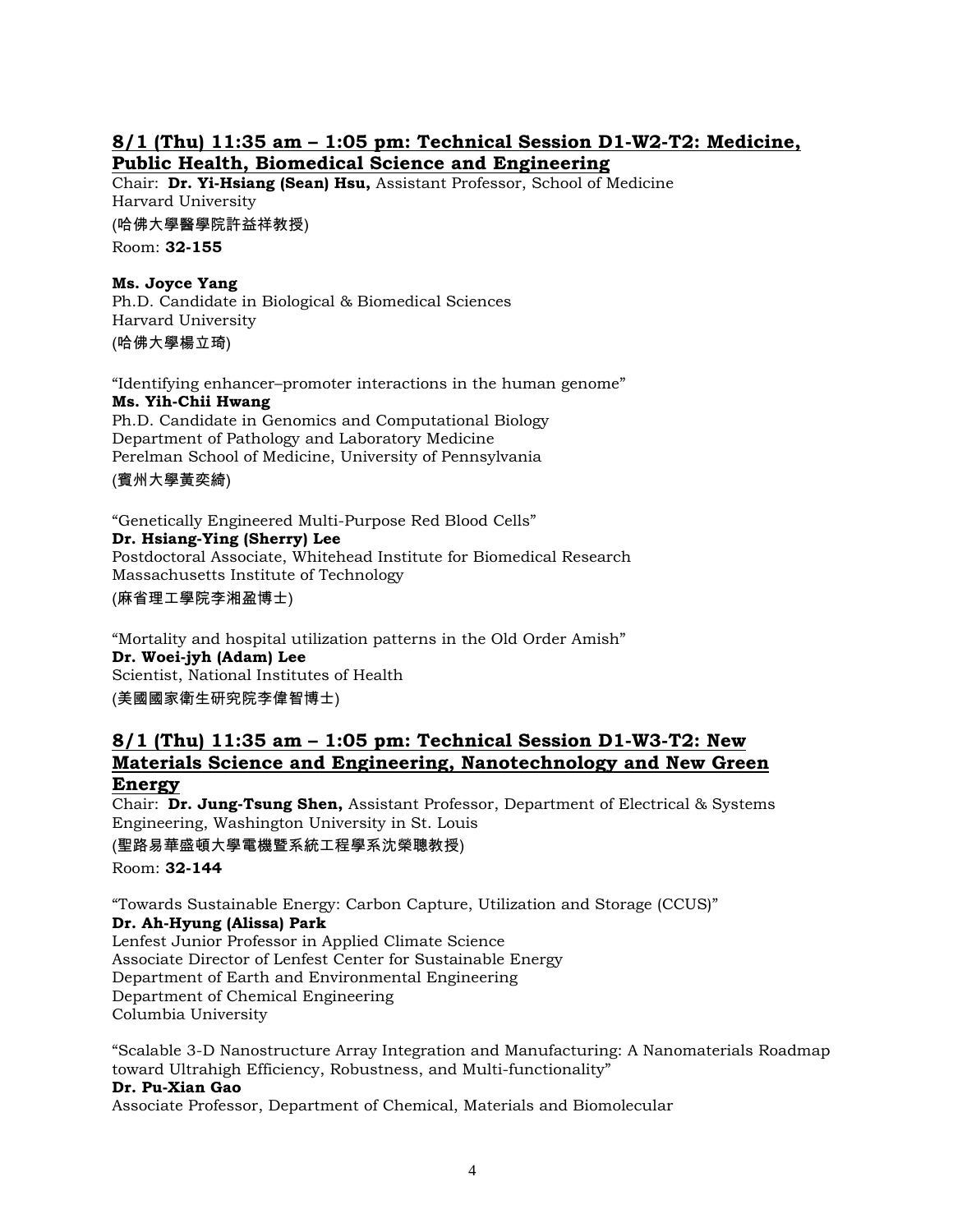& Institute of Materials Science University of Connecticut, Storrs

"Synthesis and Applications of Two-Dimensional Materials beyond Graphene" **Dr. Albert Yi-Hsien Lee** Assistant Professor, Department of Material Science and Engineering National Tsing Hua University

### (清華大學材料科學工程學系李奕賢教授)

"Multifunctional polymer nanofibers with high thermal conductivity and Young's modulus" **Dr. Sheng Shen**

Assistant Professor, Department of Mechanical Engineering Carnegie Mellon University

## **8/1 (Thu) 1:05 pm - 2:35 pm: Lunch**

## **Parallel Sessions: 8/1 (Thu) 2:35 pm – 4:05 pm: Technical Session D1-W1-T3: Earth and Atmospheric Sciences, Aerospace and Ocean Engineering**

Chair: **Dr. Hsin-Haou Huang,** Assistant Professor, Department of Engineering Science and Ocean Engineering, National Taiwan University Room: **32-124**

"Impact of aging mechanism on model simulated carbonaceous aerosols" **Dr. Shiliang Wu**

Assistant Professor, Department of Geological and Mining Engineering and Sciences Assistant Professor, Department of Civil and Environmental Engineering Michigan Technological University

"Uncertainty in regional climate projections"

### **Dr. Erwan Monier**

Research Scientist, Joint Program on the Science and Policy of Global Change Center for Global Change Science Massachusetts Institute of Technology

"Asymmetry of the Convection in the Madden-Julian Oscillation" **Dr. Wen-wen Tung** Associate Professor, Department of Earth, Atmospheric, and Planetary Sciences Purdue University

(普渡大學地球與大氣科學系董文文教授)

### **8/1 (Thu) 2:35 pm – 4:05 pm: Technical Session D1-W2-T3: Medicine, Public Health, Biomedical Science and Engineering**

Chair: **Dr. Aichi Chien,** Assistant Professor, Biomedical Physics IDP, Division of Interventional Neuroradiology, Department of Radiological Sciences, Ronald Reagan UCLA Medical Center, David Geffen School of Medicine at UCLA

(加州大學洛杉磯分校大衛格芬醫學院簡艾琪教授)

Room: **32-155**

"Selfassembled Polymeric Particles for Drug Delivery"

#### **Dr. Ying Liu**

Assistant Professor, Department of Chemical Engineering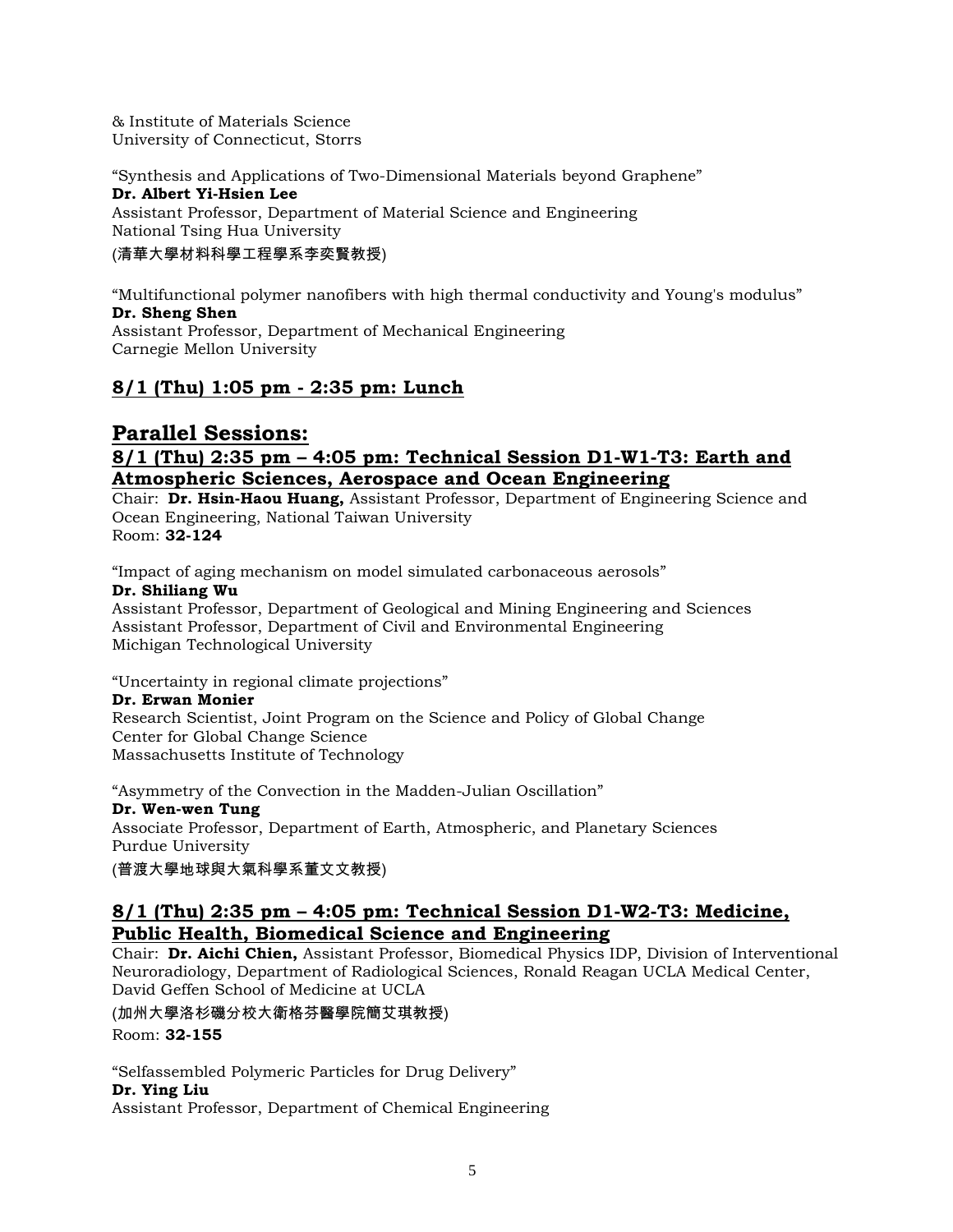The University of Illinois at Chicago (伊利诺大学芝加哥校区刘颖教授)

"Neural Differentiation of Pluripotent Stem Cells and the Cell Labeling with Magnetic Superparamagnetic Iron Oxides" **Dr. Yan Li**

Assistant Professor, Department of Chemical and Biomedical Engineering Florida State University

"Structural Basis for Targeting Tight Control of PP2A Holoenzyme Biogenesis"

#### **Dr. Yongna Xing**

Assistant Professor, Department of Oncology School of Medicine and Public Health University of Wisconsin-Madison

"CoRAL: a machine learning approach to predict non-coding RNAs from small RNA-sequencing data"

### **Dr. Fanny Yuk Yee Leung**

Postdoctoral Researcher, Department of Pathology and Laboratory Medicine Penn Center for Bioinformatics University of Pennsylvania (賓州大學醫學院梁玉儀博士)

## **8/1 (Thu) 2:35 pm – 4:05 pm: Technical Session D1-W3-T3: New Materials Science and Engineering, Nanotechnology and New Green Energy**

Chair: **Dr. Lin-wen Hu,** Associate Director & Principal Research Scientist, Nuclear Reactor Laboratory (NRL), Massachusetts Institute of Technology

(麻省理工學院核子反應爐實驗室副主任胡玲文博士)

Room: **32-144**

"Designing Nanostructured Hybrid Materials for Energy Storage Technologies"

#### **Dr. Guihua Yu**

Assistant Professor, Materials Science & Engineering and Mechanical Engineering Texas Materials Institute, The University of Texas at Austin

"Nanomaterials for Future Green Computation"

### **Dr. Jie Xiang**

Assistant Professor, Department of Electrical and Computer Engineering University of California, San Diego

### **Dr. Yu-Lun Chueh**

Associate Professor, Department of Material Science and Engineering National Tsing Hua University

(清華大學材料科學工程學系闕郁倫教授)

### **Dr. Jung-Tsung Shen**

Assistant Professor, Department of Electrical & Systems Engineering Washington University in St. Louis (聖路易華盛頓大學電機暨系統工程學系沈榮聰教授)

### **8/1 (Thu) 4:05 pm – 4:20 pm: Break**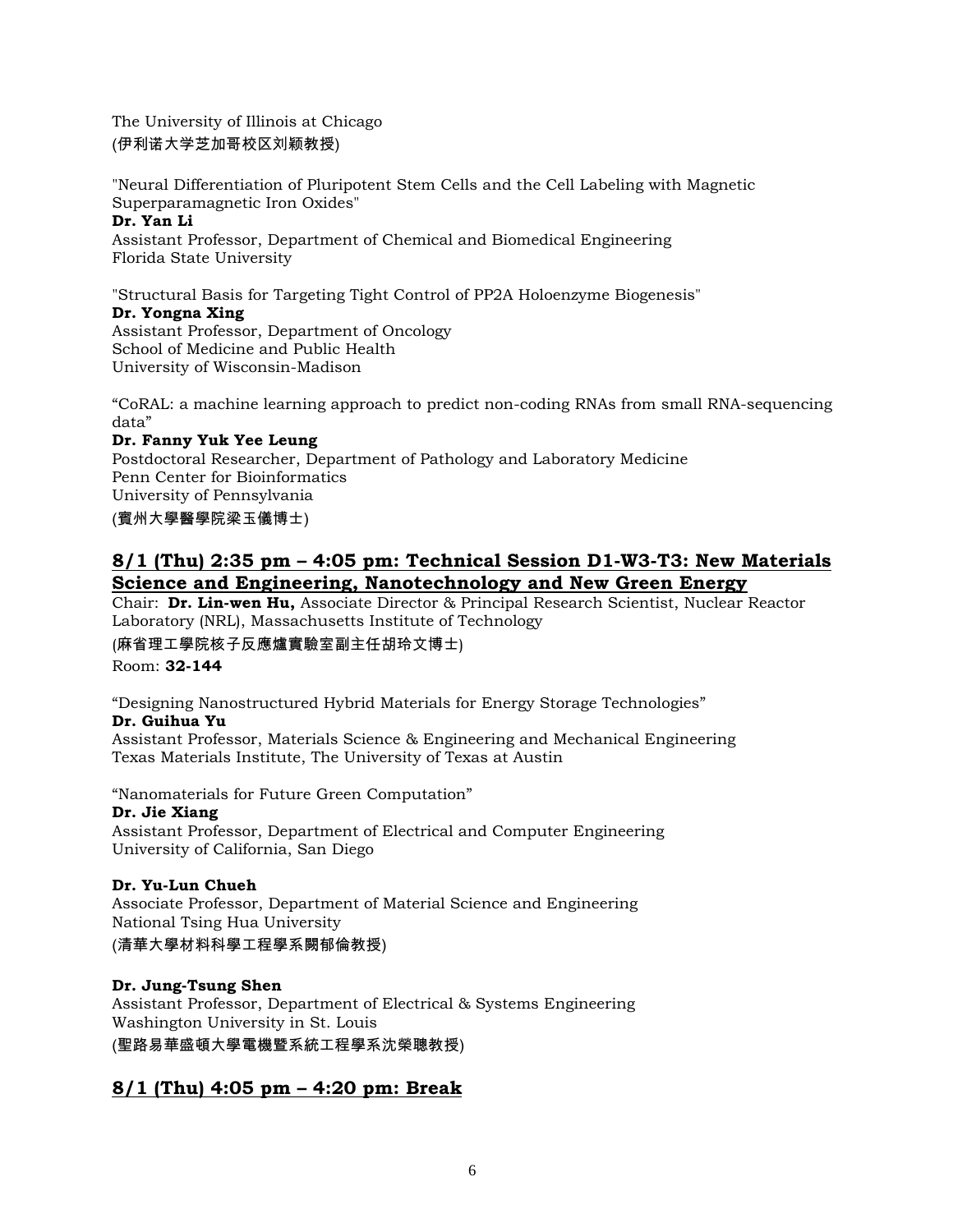## **Parallel Sessions:**

### **8/1 (Thu) 4:20 pm – 5:50 pm: Technical Session D1-W1-T4: Earth and Atmospheric Sciences, Aerospace and Ocean Engineering**

Chair: **Dr. Wen-Wen Tung,** Associate Professor, Department of Earth and Atmospheric Sciences, Purdue University

(普渡大學地球與大氣科學系董文文教授)

Room: **32-124**

"Coupling of an advanced particle microphysics (APM) model with GEOS-Chem, WRF-Chem, and CAM5: Key features and applications"

#### **Dr. Fangqun Yu**

Senior Research Associate & Professor Atmospheric Sciences Research Center State University of New York at Albany

"Understand multi-scale climate processes over the Maritime Continent by analyzing observed and model simulated data"

#### **Dr. Jian-Hua (Joshua) Qian**

Associate Professor of Atmospheric and Climate Science Department of Environmental, Earth & Atmospheric Sciences University of Massachusetts, Lowell

"Remote and Local Forcing of Decadal Sea Level and Thermocline Depth Variability in the South Indian Ocean"

#### **Dr. Weiqing Han**

Associate Professor, Department of Atmospheric and Oceanic Sciences University of Colorado at Boulder

## **8/1 (Thu) 4:20 pm – 5:50 pm: Technical Session D1-W2-T4: Medicine, Public Health, Biomedical Science and Engineering**

Chair: **Dr. Woei-jyh (Adam) Lee,** Scientist, National Institutes of Health (美國國家衛生研究院李偉智博士)

Room: **32-155**

"Investigating tissue specificity of cancer-causing germline mutations" **Dr. Jessica C. Mar**

Assistant Professor, Department of Systems & Computational Biology & Assistant Professor, Department of Epidemiology & Population Health Albert Einstein College of Medicine

"'Filter Feeding': Principled exploratory filtering approaches for sequence data to identify variants, genes, and regions for genetic follow-up studies"

#### **Dr. Adam Naj**

Instructor, Department of Biostatistics and Epidemiology Senior Scholar, Center for Clinical Epidemiology and Biostatistics Perelman School of Medicine, University of Pennsylvania

"Limb Regeneration: From Amphibians to Mammals" **Dr. Chia-Ho Cheng** Statistical Programmer Analyst Institute for Aging Research Harvard Medical School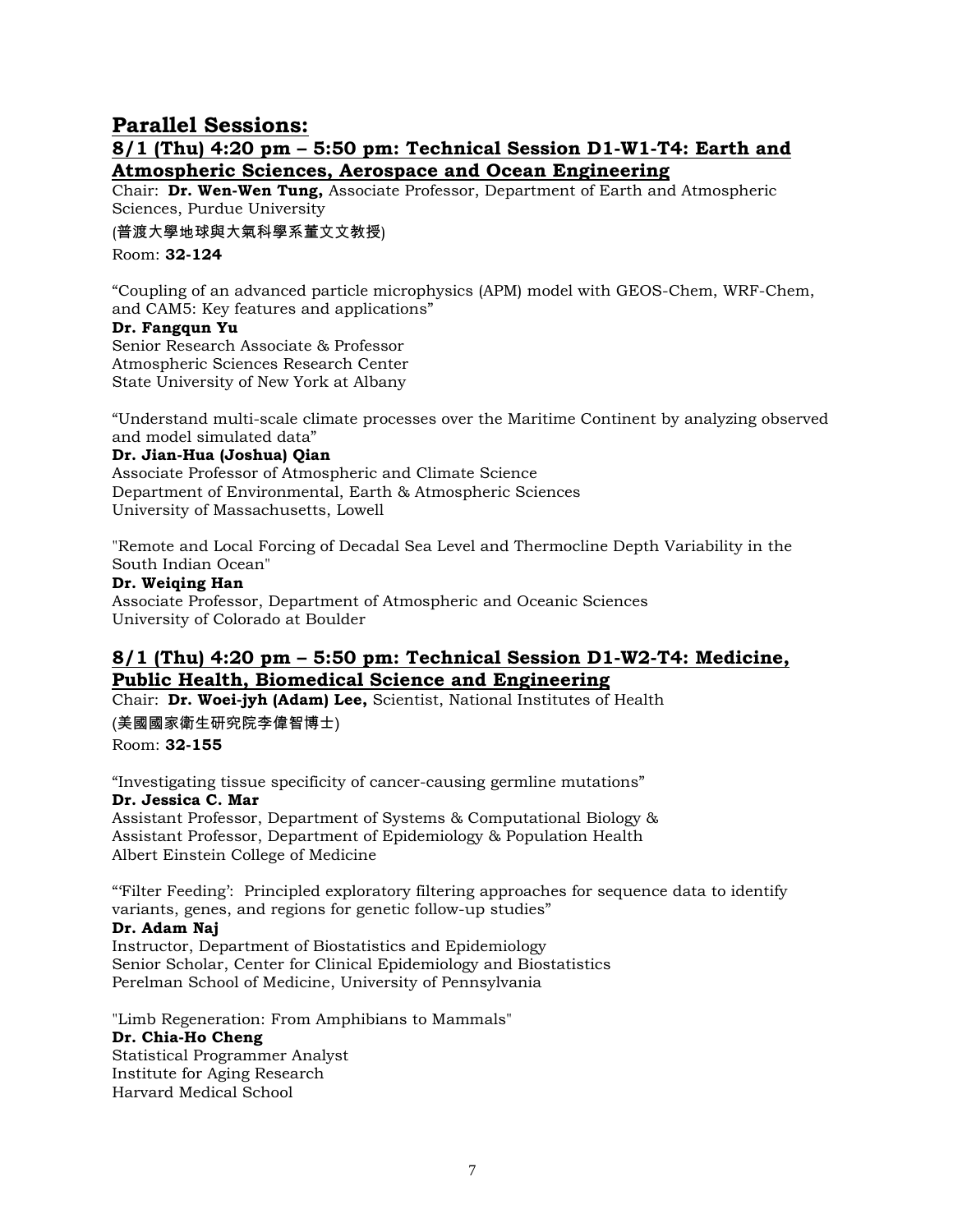### **8/1 (Thu) 4:20 pm – 5:50 pm: Technical Session D1-W3-T4: New Materials Science and Engineering, Nanotechnology and New Green Energy**

Chair: **Dr. Jung-Tsung Shen,** Assistant Professor, Department of Electrical & Systems Engineering, Washington University in St. Louis

(聖路易華盛頓大學電機暨系統工程學系沈榮聰教授)

Room: **32-144**

"High-Efficiency Nanowire Light-Emitting Diodes for Phosphor-Free Solid-State Lighting" **Dr. Zetian Mi**

Associate Professor, Department of Electrical and Computer Engineering McGill University

"Fabrication of Functionalized Graphene-based Materials and Their Applications to Electrochemical Energy Storage"

#### **Dr. Yu Ting**

Nanyang Assistant Professor Division of Physical and Applied Physics School of Physical & Mathematical Sciences Nanyang Technological University

(南洋理工大学于霆教授)

#### **Dr. Junxia (Lucy) Shi**

Assistant Professor, the Department of the Electrical and Computer Engineering The University of Illinois at Chicago

"Building Three-Dimensional Surface Patterning on Nanostructures by Self-Assembly" **Dr. Jeong-Hyun Cho**

Assistant Professor, Department of Electrical and Computer Engineering University of Minnesota, Twin Cities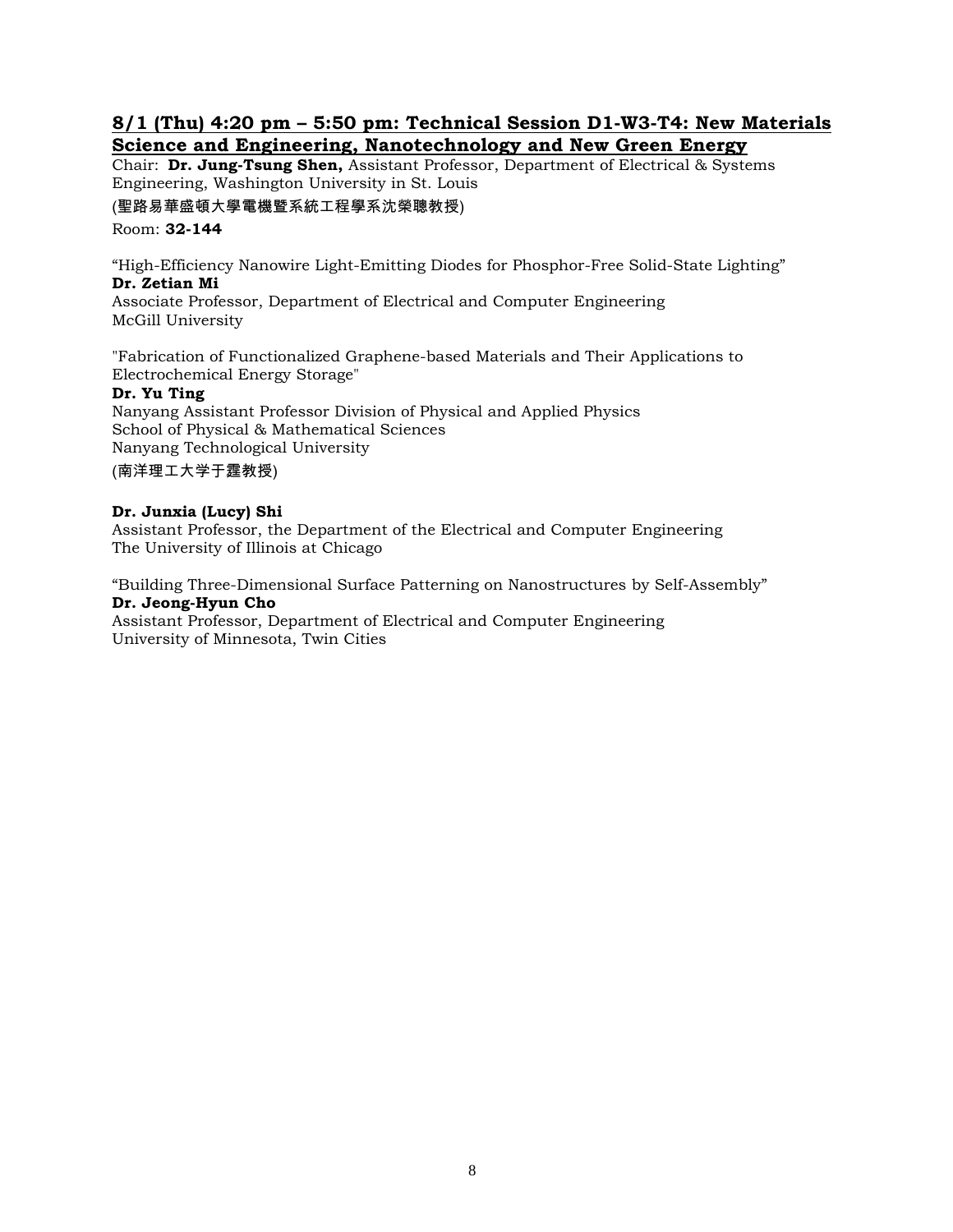# *Day 2 (Friday, August 2, 2013)*

## **8/2 (Fri) 8:30 am - 6:00 pm: Registration**

Room: **32-155**

## **Parallel Sessions:**

### **8/2 (Fri) 9:50 am - 11:20 am: Technical Session D2-W2-T1: Medicine, Public Health, Biomedical Science and Engineering**

Chair: **Dr. Aichi Chien,** Assistant Professor, Biomedical Physics IDP, Division of Interventional Neuroradiology, Department of Radiological Sciences, Ronald Reagan UCLA Medical Center, David Geffen School of Medicine at UCLA

(加州大學洛杉磯分校大衛格芬醫學院簡艾琪教授)

Room: **32-155**

"Development of Pin1 inhibitors to treat aggressive cancers"

#### **Dr. Shuo Dennis Wei**

Postdoctoral Research Fellow, Department of Medicine Beth Israel Deaconess Medical Center Harvard Medical School

(哈佛醫學院魏碩博士)

### **Dr. Wen-Chi Chou**

Postdoctoral Research Fellow, Hebrew SeniorLife Harvard Medical School

"Designing Small Molecule Drugs for Staphylococcus Aureus Infection" **Dr. Fu-Yang (Albert) Lin** Postdoctoral Research Fellow, Springer Lab Department of Biological Chemistry and Molecular Pharmacology Harvard Medical School

"ATF3 induction and axon regeneration in DRG neurons" **Dr. Yung-Chih (Inge) Cheng** Postdoctoral Research Fellow Clifford Woolf's Laboratory, Boston Children's Hospital Harvard Medical School

### **8/2 (Fri) 9:50 am - 11:20 am: Technical Session D2-W3-T1: New Materials Science and Engineering, Nanotechnology and New Green Energy**

Chair: **Dr. Lin-wen Hu,** Associate Director & Principal Research Scientist, Nuclear Reactor Laboratory (NRL), Massachusetts Institute of Technology

(麻省理工學院核子反應爐實驗室副主任胡玲文博士) Room: **32-144**

"Catalytic Characterization of Meso-/microporous Lamellar Zeolite Catalysts" **Dr. Dongxia Liu** Assistant Professor, Department of Chemical and Biomolecular Engineering

University of Maryland, College Park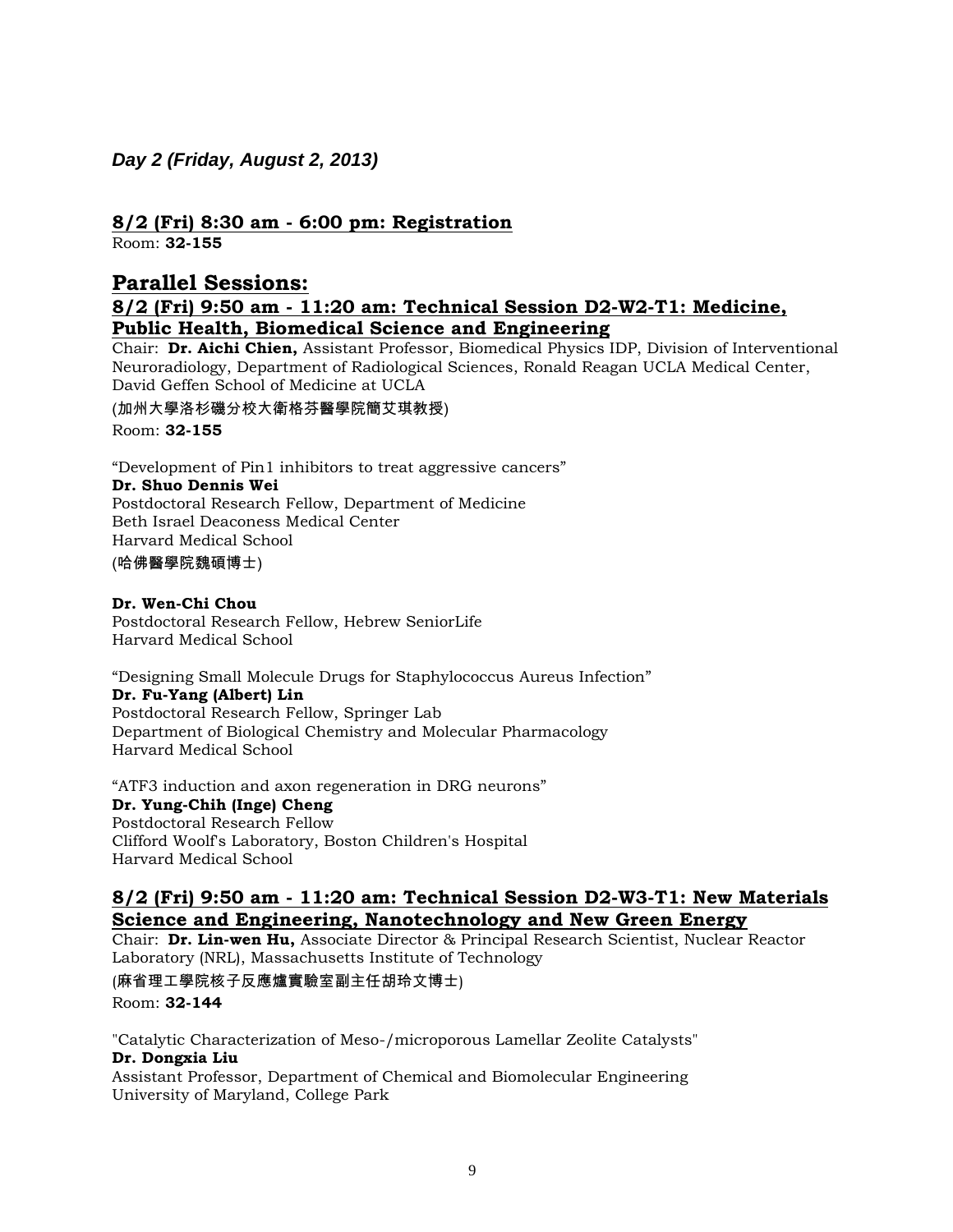#### **Dr. Ying-Hao Eddie Chu**

Assistant Professor, Department of Materials Science and Engineering National Chiao Tung University

#### (交通大學材料系朱英豪教授)

"Hierarchical Carbon Nanotube Architectures for Water Treatment" **Dr. Chongzheng Na** Assistant Professor, Department of Civil & Environmental Engineering & Earth Sciences Assistant Professor, College of Engineering University of Notre Dame

"Nanowire-based Lead-Free Nanosolders for Nanoelectronics Assembly and Interconnection" **Dr. Zhiyong Gu** Associate Professor, Department of Chemical Engineering University of Massachusetts Lowell

(麻州大學洛爾分校化學工程系谷志勇教授)

### **8/2 (Fri) 9:50 am - 11:20 am: Technical Session D2-W4-T1: Broadband and Wireless Computing, Web, Cloud Computing, Cyber Security, and Machine Learning**

Chair: **Dr. Chen-Hsiang (Jones) Yu,** Zappix, Inc. and PetPace, LTD Room: **32-124**

"Mobile-to-Mobile Cooperation in Uplink Cellular Communication" **Dr. Mai Vu** Associate Professor, Department of Electrical and Computer Engineering Tufts University

"User Cooperation in Media-Sharing Social Networks"

#### **Dr. H. Vicky Zhao**

Associate Professor, Department of Electrical & Computer Engineering University of Alberta

### **Dr. Tian Lan**

Assistant Professor, Department of Electrical and Computer Engineering George Washington University

"Understanding the Robustness of SSDs under Power Fault" **Dr. Feng Qin** Assistant Professor, Department of Computer Science and Engineering

The Ohio State University

## **8/2 (Fri) 11:20 am - 11:35 am: Break**

# **Parallel Sessions: 8/2 (Fri) 11:35 am – 1:05 pm: Technical Session D2-W2-T2: Medicine, Public Health, Biomedical Science and Engineering**

Chair: **Dr. Li-San Wang,** Assistant Professor, Department of Pathology and Laboratory Medicine, University of Pennsylvania Perelman School of Medicine

(賓州大學醫學院王立三教授)

Room: **32-155**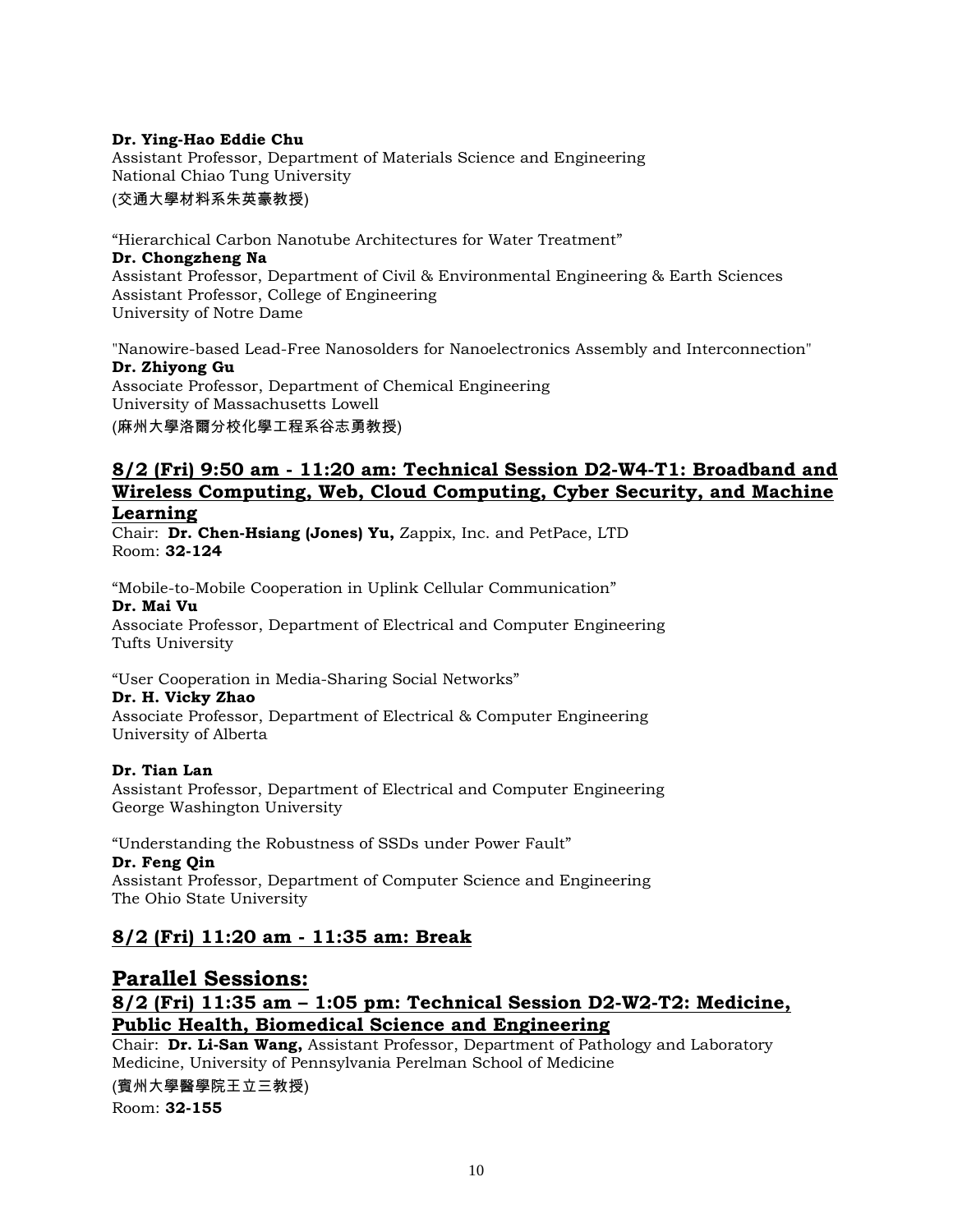"Prevention of Hemorrhagic Stroke—the Role of Science and Engineering" **Dr. Aichi Chien** Assistant Professor, Biomedical Physics IDP, Division of Interventional Neuroradiology,

Department of Radiological Sciences, Ronald Reagan UCLA Medical Center, David Geffen School of Medicine at UCLA

(加州大學洛杉磯分校大衛格芬醫學院簡艾琪教授)

"Magnetic Resonance guided Focused Ultrasound Treatment (MRgFUS)" **Dr. Chang-Sheng Mei** Assistant Professor, Department of Physics Soochow University

(東吳大學物理系梅長生教授)

"Lipid-based nanoparticles for Intracellular Delivery of Proteins for Cancer Therapy" **Dr. Qiaobing Xu** Assistant Professor, Department of Biomedical Engineering and Assistant Professor, Department of Chemical and Biological Engineering Tufts University

### **Dr. Yi-Hsiang (Sean) Hsu**

Assistant Professor, School of Medicine Harvard University (哈佛大學醫學院許益祥教授)

## **8/2 (Fri) 11:35 am – 1:05 pm: Technical Session D2-W3-T2: New Materials Science and Engineering, Nanotechnology and New Green Energy**

Chair: **Dr. Jung-Tsung Shen,** Assistant Professor, Department of Electrical & Systems Engineering, Washington University in St. Louis

(聖路易華盛頓大學電機暨系統工程學系沈榮聰教授)

Room: **32-144**

"Development of Schottky Structure Radiation Sensor on Freestanding Gallium Nitride" **Dr. Lei Raymond Cao** Assistant Professor and Director, Nuclear Analysis and Radiation Sensor Lab Department of Mechanical and Aerospace Engineering The Ohio State University

"Advanced modeling of pebble-bed reactors: granular flow simulation and radiation transport in stochastic media"

#### **Dr. Wei Ji**

Assistant Professor, Department of Mechanical, Aerospace, and Nuclear Engineering Rensselaer Polytechnic Institute

### (伦斯勒理工學院季崴教授)

"Enhanced Ion and Molecule Transport in 2-D Nanofluidic Channels" **Dr. Chuanhua Duan** Assistant Professor, Department of Mechanical Engineering Boston University

#### **Dr. Lin-wen Hu**

Associate Director & Principal Research Scientist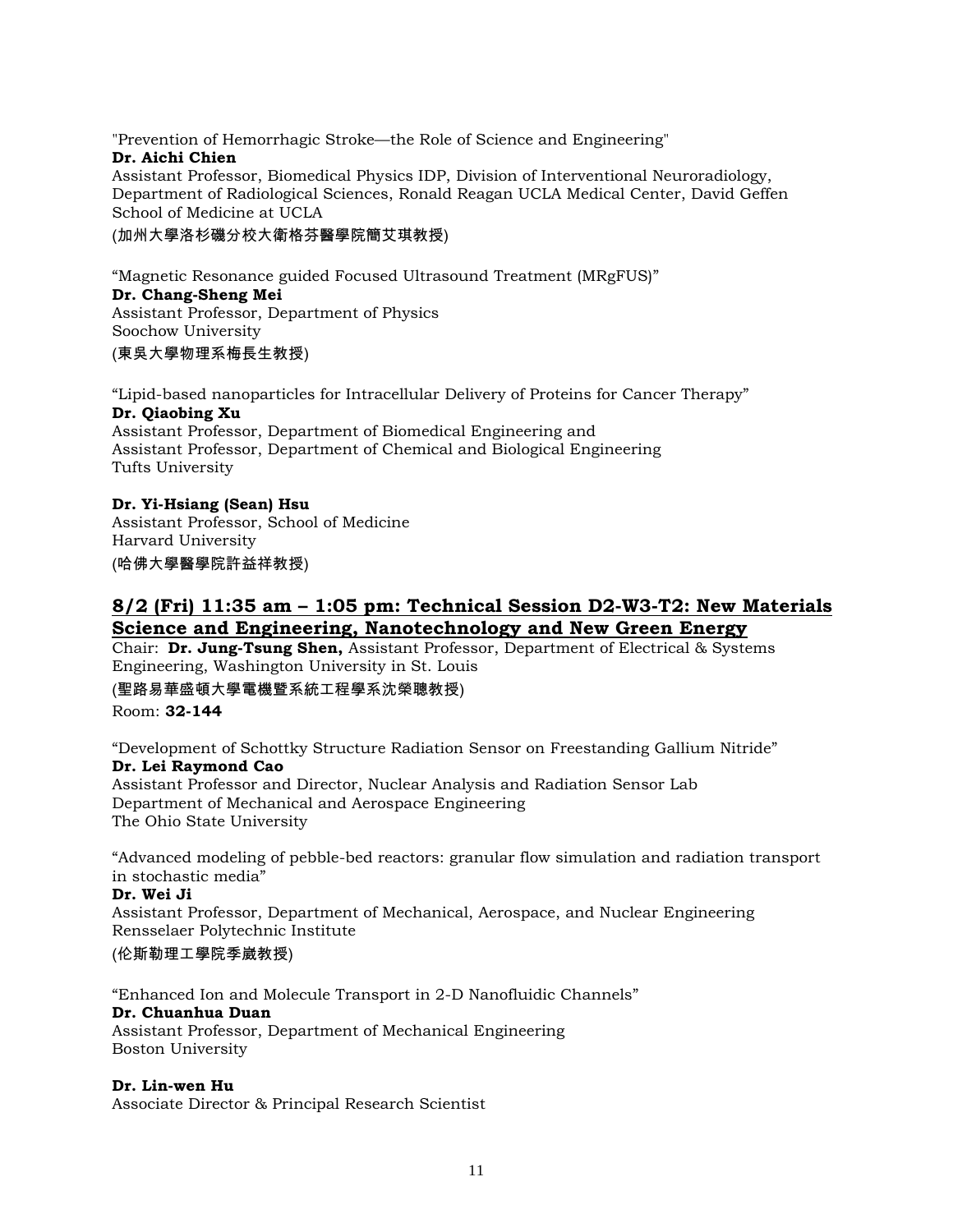Nuclear Reactor Laboratory (NRL) Massachusetts Institute of Technology (麻省理工學院核子反應爐實驗室副主任胡玲文博士)

### **8/2 (Fri) 11:35 am - 1:05 pm: Technical Session D2-W4-T2: Broadband and Wireless Computing, Web, Cloud Computing, Cyber Security, and Machine Learning**

Chair: **Dr. Chen-Hsiang (Jones) Yu,** Zappix, Inc. and PetPace, LTD Room: **32-124**

"Continuous Gesture Recognition for Natural Interaction" **Ms. Ying Yin** Ph.D. Candidate, Computer Science and Artificial Intelligence Laboratory Department of Electrical Engineering and Computer Science Massachusetts Institute of Technology

"Exploiting Network Effects for Fraud and Malware Detection" **Dr. Duen Horng "Polo" Chau** Assistant Professor, School of Computational Science & Engineering Georgia Institute of Technology

### **Dr. Jing Gao**

Assistant Professor, Department of Computer Science and Engineering The State University of New York at Buffalo

# **8/2 (Fri) 1:05 pm - 2:35 pm: Lunch**

### **Parallel Sessions: 8/2 (Fri) 2:35 pm – 4:05 pm: Technical Session D2-W2-T3: Medicine, Public Health, Biomedical Science and Engineering**

Chair: **Dr. Li-San Wang,** Assistant Professor, Department of Pathology and Laboratory Medicine, University of Pennsylvania Perelman School of Medicine

(賓州大學醫學院王立三教授) Room: **32-155**

"Innate immune activation modulates HIV infection" **Dr. Theresa Li-Yun Chang** Associate Professor, Rutgers, The State University of New Jersey (羅格斯新澤西州立大學張瓈云教授)

### **Dr. Abel Po-Hao Huang**

Neurosurgeon, National Taiwan University Hospital, Yun-Lin branch Clinical lecturer, College of Medicine, National Taiwan University Hospital (台大醫院神經外科黃博浩醫師)

"Integrated Genomic Analysis of Prostate Cancer Disparities between Caucasian and African American Populations"

### **Dr. Bi-Dar Wang**

Assistant Research Professor, Department of Pharmacology and Physiology The George Washington University Medical Center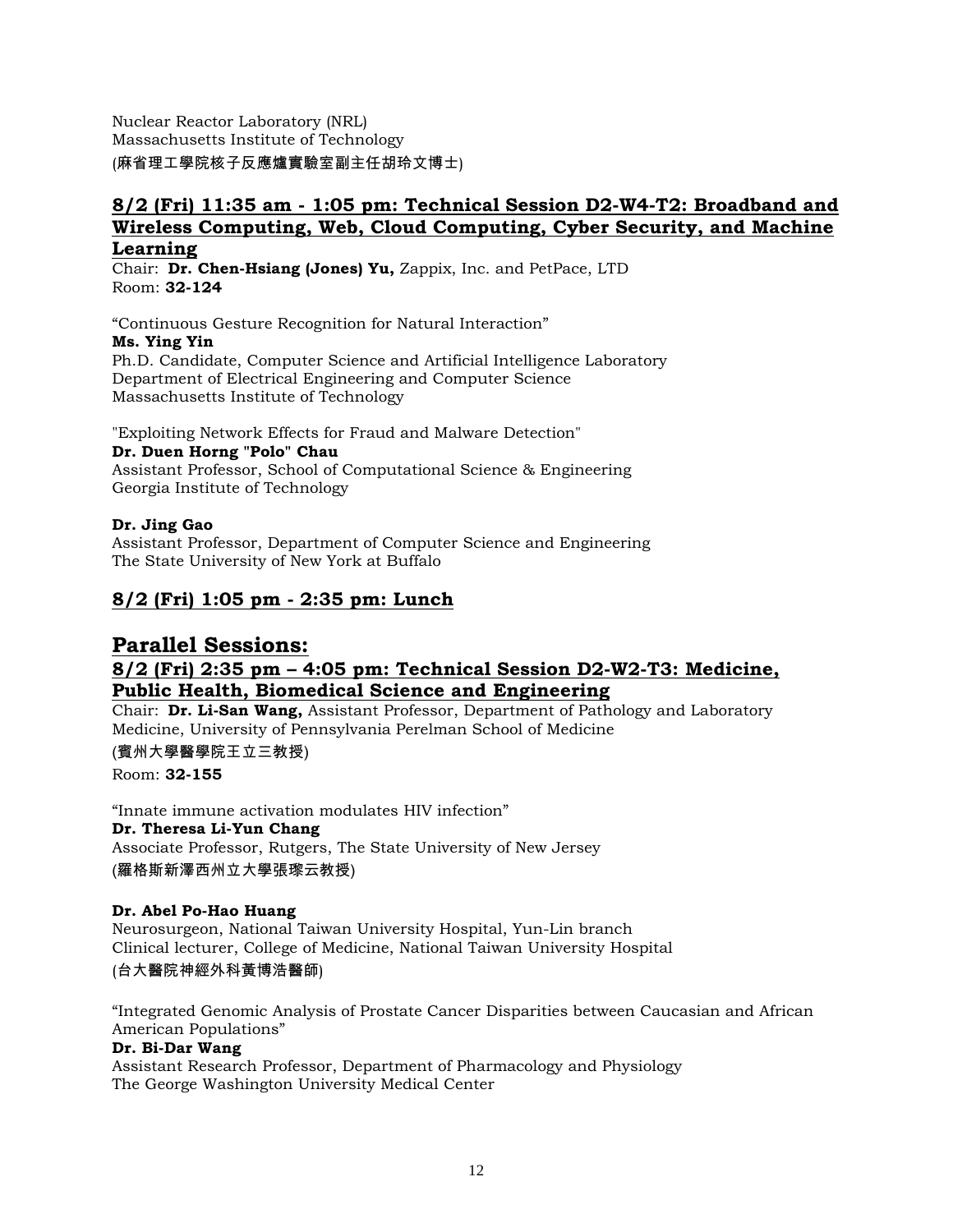### (喬治華盛頓大學醫學院王必達教授)

"GUCY2C at the intersection of obesity and colorectal cancer" **Dr. Jieru Egeria Lin** Research Fellow, Thomas Jefferson University

### **8/2 (Fri) 2:35 pm – 4:05 pm: Technical Session D2-W3-T3: New Materials Science and Engineering, Nanotechnology and New Green Energy**

Chair: **Dr. Jung-Tsung Shen,** Assistant Professor, Department of Electrical & Systems Engineering, Washington University in St. Louis

(聖路易華盛頓大學電機暨系統工程學系沈榮聰教授)

Room: **32-144**

"Atmospheric-Pressure-Plasma-Jet Rapid Sintering Process for TiO2 Photoanodes of Dye-Sensitized Solar Cells"

#### **Dr. I-Chun Cheng**

Associate Professor, Graduate Institute of Photonics and Optoelectronics Department of Electrical Engineering National Taiwan University

(台灣大學電機工程學系陳奕君教授)

"Light up the Way of Energy Sustainability: from Green IT to Solar Energy" **Dr. Jifeng Liu** Assistant Professor, Thayer School of Engineering Dartmouth College

"Design and Fabrication of Multifunctional Three-Dimensional Nanostructured Materials" **Dr. Chih-Hao Chang**

Assistant Professor, Department of Mechanical & Aerospace Engineering North Carolina State University

"Mechanics and Energy Transfer in Scalable Plasmonic Nanomanufacturing" **Dr. Liang Pan**

Assistant Professor, School of Mechanical Engineering Purdue University

(普渡大学机械工程学院潘亮教授)

### **8/2 (Fri) 2:35 pm - 4:05 pm: Technical Session D2-W4-T3: Broadband and Wireless Computing, Web, Cloud Computing, Cyber Security, and Machine Learning**

Chair: **Dr. Chen-Hsiang (Jones) Yu,** Zappix, Inc. and PetPace, LTD Room: **32-124**

### **Ms. Oshani Seneviratne**

PhD Candidate, Computer Science and Artificial Intelligence Laboratory Department of Electrical Engineering and Computer Science Massachusetts Institute of Technology

"Adapting User Interfaces to Cultural Differences in Perception and Preferences" **Dr. Katharina Reinecke**

Postdoctoral Fellow, Intelligent and Interactive Systems Group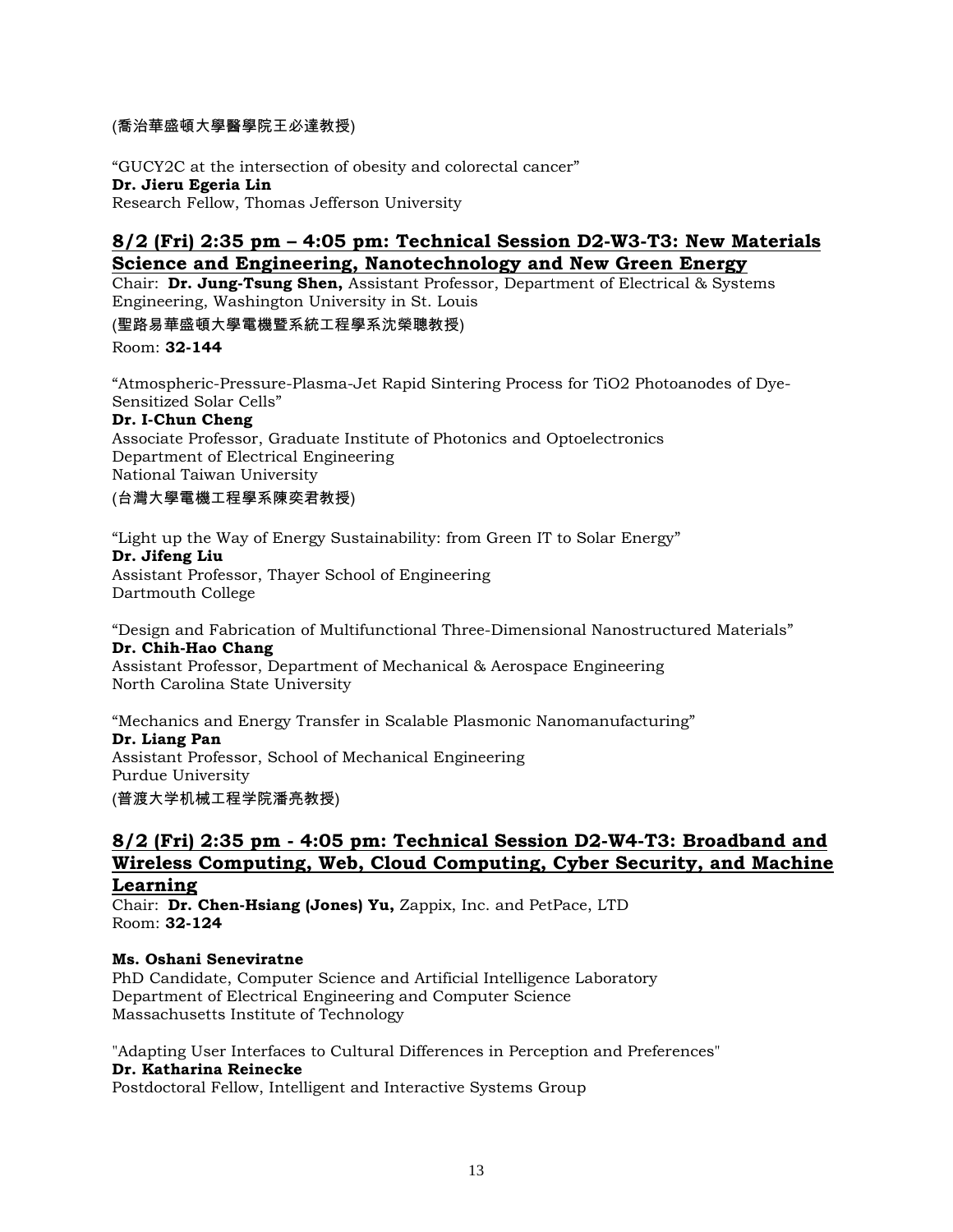School of Engineering and Applied Sciences Harvard University

"Cyber-Physical Systems: From Learning, Optimization to Security"

### **Dr. Haibo He**

Associate Professor, Department of Electrical, Computer, and Biomedical Engineering Director, Computational Intelligence and Self-Adaptive Systems (CISA) Laboratory University of Rhode Island

# **8/2 (Fri) 4:05 pm – 4:20 pm: Break**

## **Parallel Sessions: 8/2 (Fri) 4:20 pm – 5:50 pm: Technical Session D2-W2-T4: Medicine, Public Health, Biomedical Science and Engineering**

Chair: **Dr. Yi-Hsiang (Sean) Hsu,** Assistant Professor, School of Medicine, Harvard University (哈佛大學醫學院許益祥教授)

Room: **32-155**

"One-to-Many and Many-to-One Binding Mechanisms in Intrinsically Disordered Proteins" **Ms. Wei-Lun Hsu**

Ph.D. Student, Center for Computational Biology and Bioinformatics Department of Biochemistry and Molecular Biology Indiana University School of Medicine

"Comparing and Intercoverting Expression Profiles from Microarrays to RNASeq"

### **Dr. Yaoyu E. Wang**

Associate Director, Center for Cancer Computational Biology Dana-Farber Cancer Institute

(波士頓達納法伯癌症研究所王耀煜博士)

"Vitamin D and Type 2 Diabetes: From Observation to Intervention"

### **Dr. Yiqing Song**

Assistant Professor of Medicine, Division of Preventive Medicine Brigham and Women's Hospital/Harvard Medical School (哈佛医学院布莱根妇女医院宋一青教授)

"Alzheimer's Disease: A Genomics Approach"

**Dr. Li-San Wang** Assistant Professor, Department of Pathology and Laboratory Medicine University of Pennsylvania Perelman School of Medicine

(賓州大學醫學院王立三教授)

### **8/2 (Fri) 4:20 pm – 5:50 pm: Technical Session D2-W3-T4: New Materials Science and Engineering, Nanotechnology and New Green Energy**

Chair: **Dr. Lin-wen Hu,** Associate Director & Principal Research Scientist, Nuclear Reactor Laboratory (NRL), Massachusetts Institute of Technology

(麻省理工學院核子反應爐實驗室副主任胡玲文博士)

Room: **32-144**

"Silicon Photonics and Photonics Crystals" **Dr. Wei Jiang**